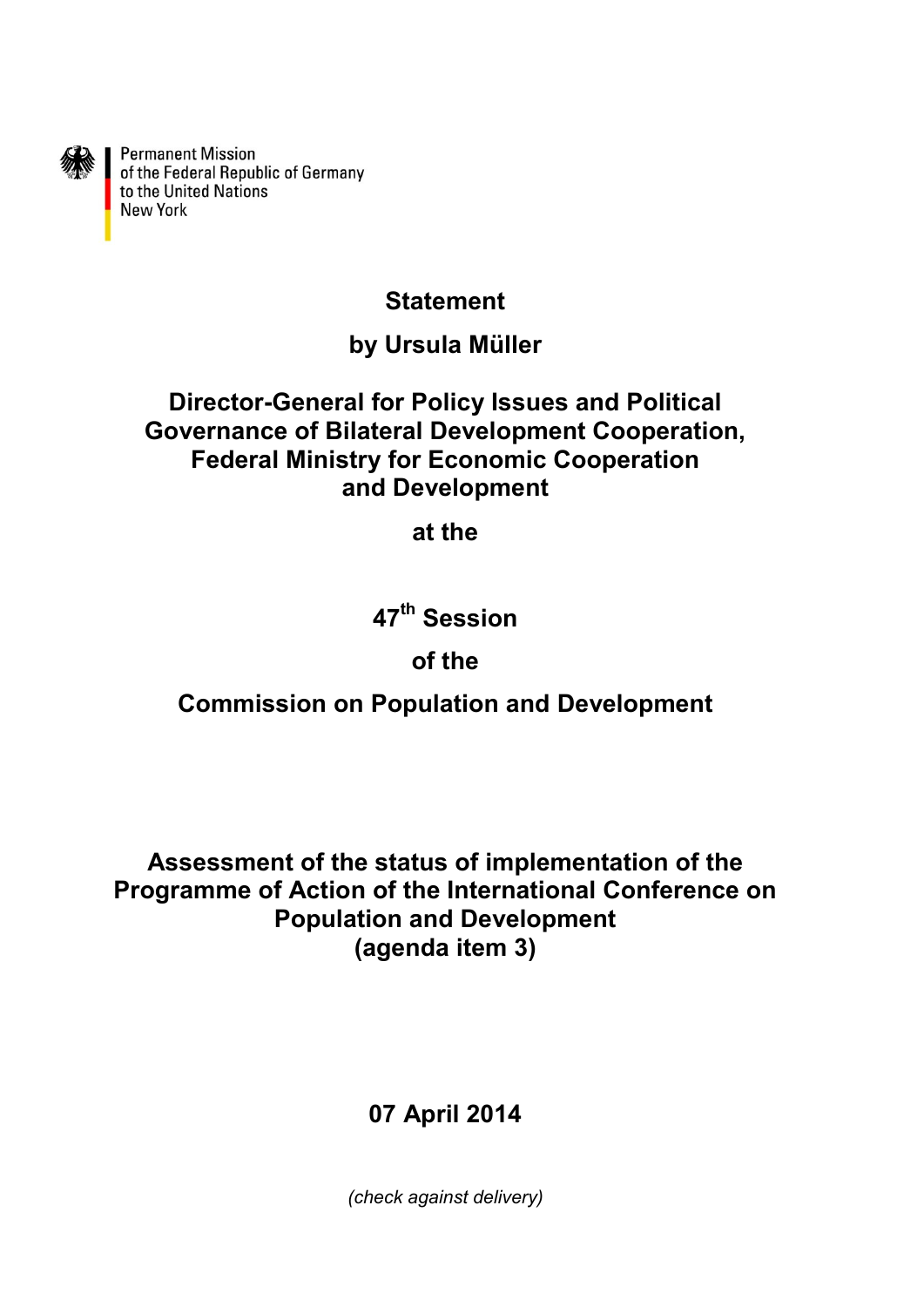Mr. Chairman, Distinguished delegates, Ladies and gentlemen,

Germany very much welcomes the theme of this year's debate. The assessment of the status of the implementation of the Programme of Action of the International Conference on Population and Development (ICPD) twenty years after the landmark conference in Cairo marks a milestone in the international community's dedication to population and development.

In this context, let me first of all thank the Secretary-General as well as UNFPA for the very comprehensive and insightful reports to the Commission.

The Global Review Report provides strong evidence of the continued relevance of the Cairo Programme of Action (PoA). The Report documents the achievements as well as the gaps and challenges ahead in the implementation of the Programme of Action. It is therefore valid and important input to draw upon for the further implementation in the coming years.

Mr. Chairman,

Germany reaffirms its strong support for and commitment to the Programme of Action, as well as to the Key Actions for the Further Implementation of the Cairo Programme of Action of the ICPD. With these two forward-looking documents, the international community committed itself to promoting and protecting sexual and reproductive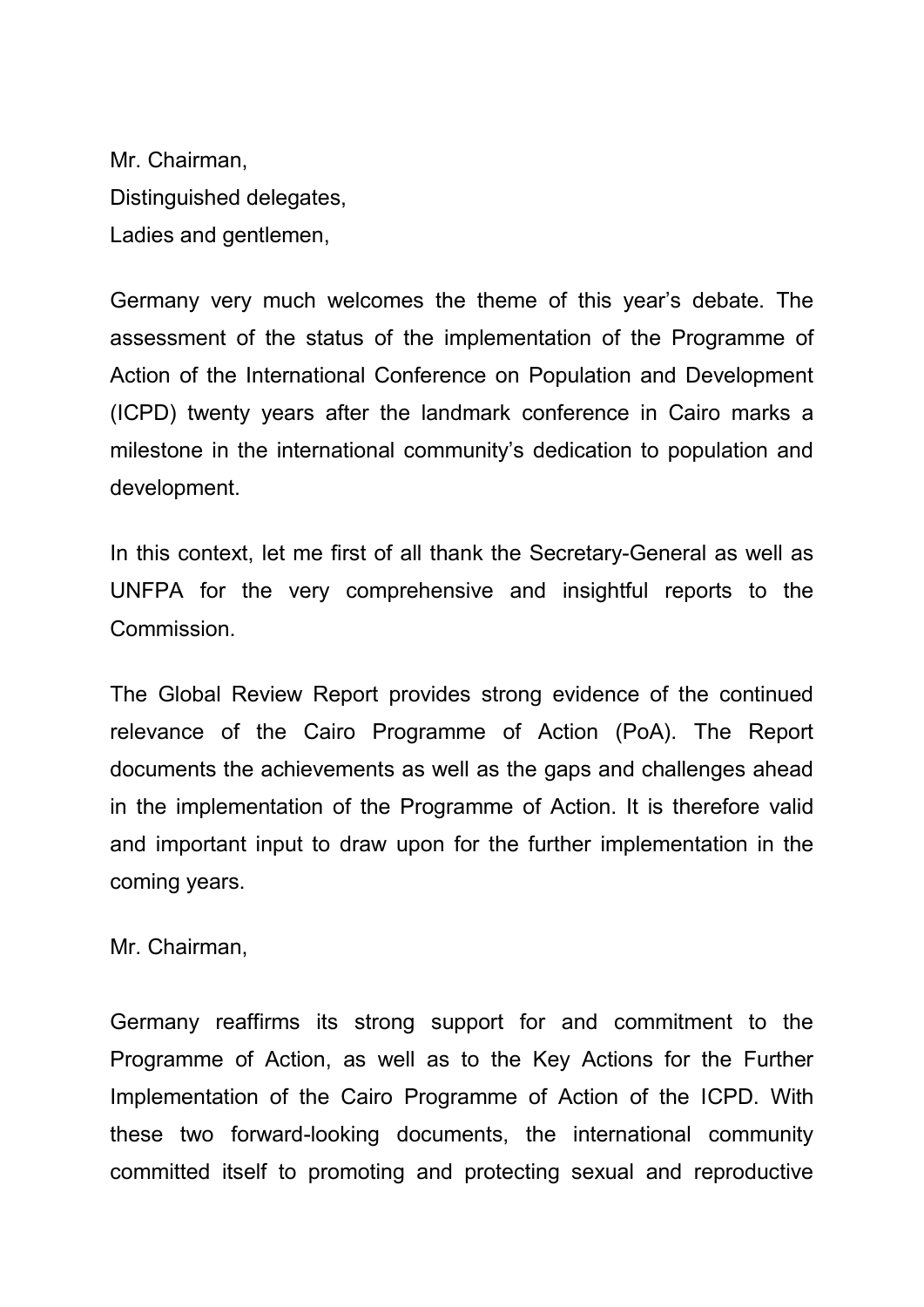health and rights more strongly. All Member States were encouraged to ensure education about population and health issues, including sexual and reproductive health issues, in order to promote the well-being of adolescents, enhance gender equality and equity as well as responsible sexual behaviour. Nowadays, the protection of young people from early and unwanted pregnancy, sexually transmitted diseases, sexual abuse and violence should be a priority to all of us.

As the Global Review Report has shown, the improvements in maternal mortality and access to contraceptives have only been modest. Approximately 800 women still die in childbirth every day. Maternal mortality is especially high among young women, with pregnancy and childbirth being the leading cause of death amongst adolescent girls in developing countries. Furthermore, an approximate number of 222 million women still don't have access to modern contraceptives, 90% of these live in developing countries.

Consequently, the Report underlines that member states shall accelerate progress towards achieving universal access to quality sexual and reproductive health services and likewise protecting and fulfilling the rights of adolescents and youth to accurate information and comprehensive sexuality education.

Realizing sexual and reproductive health and rights for all, with a focus on the most vulnerable groups is one of the priorities of German development cooperation in the area of health and population policy. We consider sexual and reproductive health and rights a prerequisite for sustainable development and poverty reduction.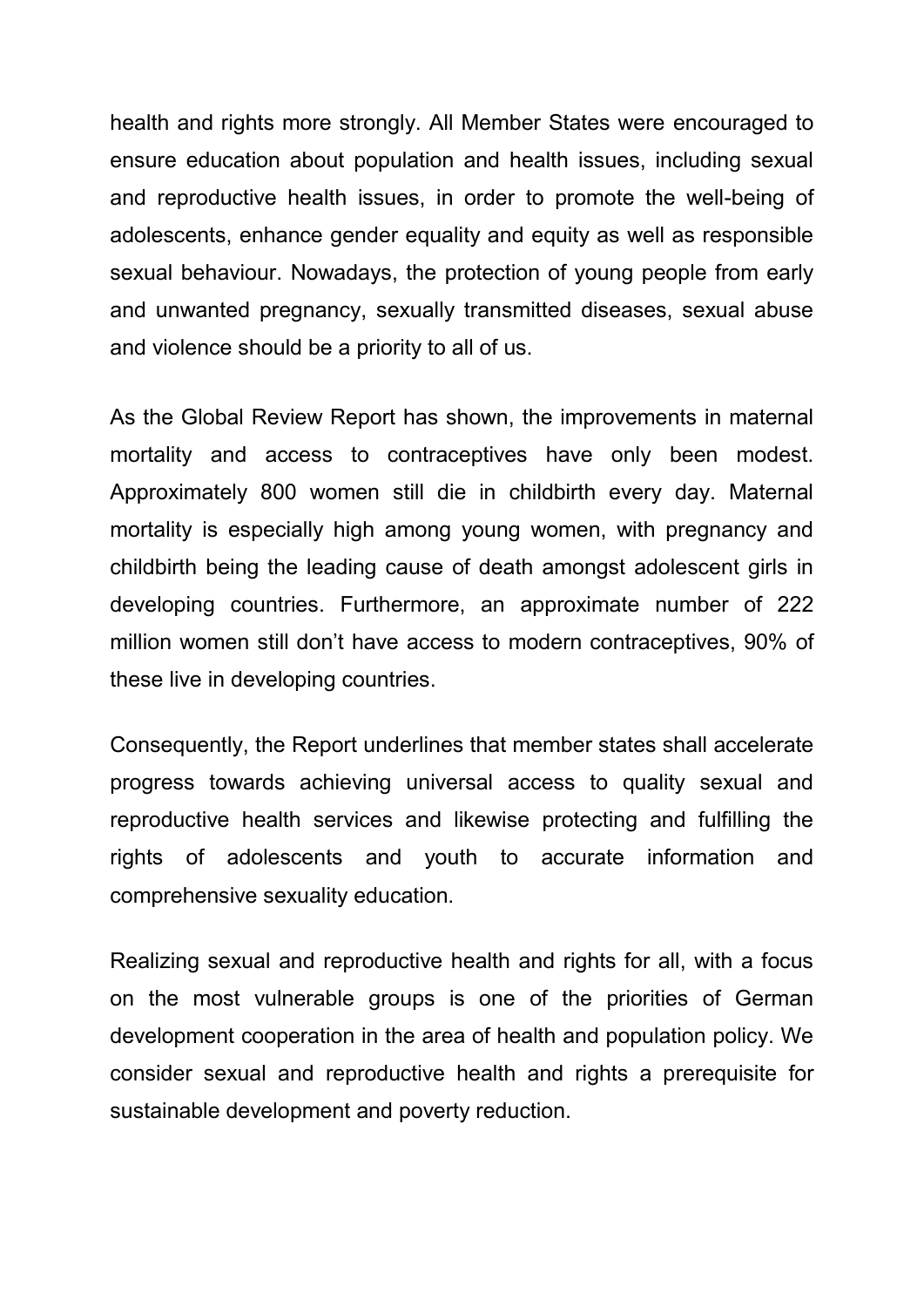Therefore, we strongly advocate for a rights-based and gender sensitive approach in family planning, comprehensive sexuality education as well as linking HIV/AIDS to sexual and reproductive health strategies. Women and girls, like men and boys, must have full and affordable access to sexual and reproductive health information, services and supplies, comprehensive sexuality information and education and be able to freely and responsibly decide on matters related to their sexuality free of coercion, discrimination and violence.

Mr. Chairman,

Moreover, the Report has shown that the capacity to collect, monitor and project population dynamics continues to be weak in many countries. In some of the poorest countries of the world, only about one third of births are registered.

Germany would like to stress the importance and necessity of regular collection and analysis of population data. It is important to ensure that demographic data, analyses and projections are used for sustainable development planning. When governments have access to comprehensive reliable population statistics and analyses, they can plan their national strategies more precisely and they can adjust their priorities and policies on the basis of an accurate assessment of people's needs.

Therefore, we support our partner countries in collecting and analyzing the demographic data they require for the design of their health, education, and labour market policies. This allows them to make better use of available resources, to address risks and to seize the opportunities that demographic trends provide.